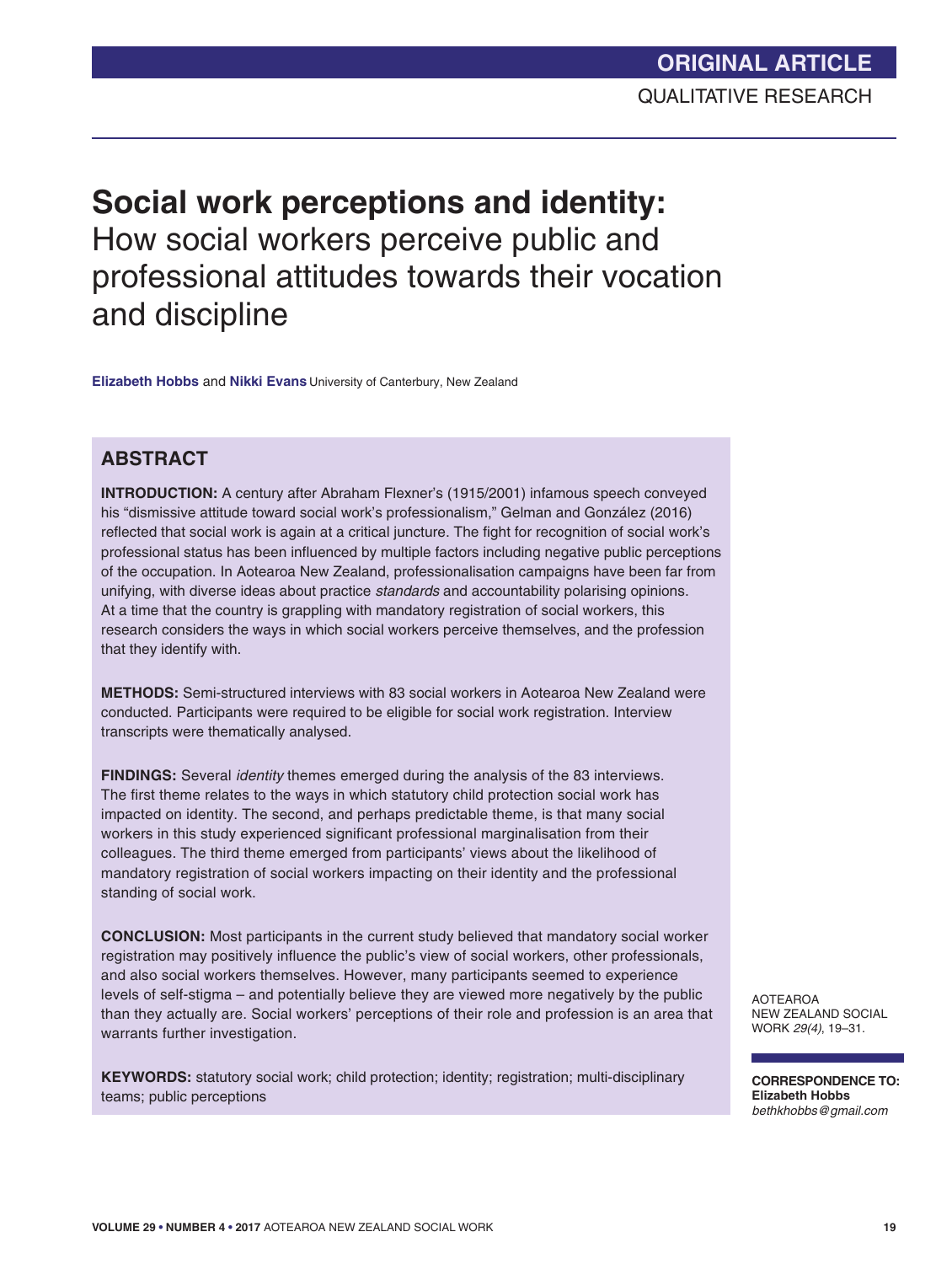#### **Introduction**

While the title "social worker" is likely to be familiar to many people, an understanding of exactly what a social worker does, or is, might be somewhat more elusive. Contrary to lay conceptualisations of social work that involve having cups of tea with people, filling in forms, and generally "helping people," the title social worker is a signifier that denotes both a vocation and an academic discipline.

Indeed, the global definition of the social work profession that was approved by the International Federation of Social Workers (IFSW) in July 2014, states that "[s]ocial work is a practice-based profession and an academic discipline" (para. 1). However, some research suggests that views of social work as a profession, and evaluations by social workers themselves of their profession, continue to be largely negative (Jordan, 2004; Leigh, 2016).

This paper reports findings from a study that looked at social workers' own perceptions of professional identity. Identity is acknowledged to a be fluid construct, and it is expected that social workers will come to experience, engage in, and execute their identities in different ways. However, the study of identity per se is not the sole focus of this paper. Within this paper, participants' beliefs about how their profession is perceived by the general public, how the participants viewed their own professional identity, and that of other social workers, are also explored. The following literature review presents current literature on this topic, and establishes the context for this research.

#### **Literature review**

Regardless of their role, or employing organisation, social workers often experience stigma and discrimination from the public, other allied professionals, each other, and sometimes from the people they are striving to help (Jordan, 2004; LeCroy & Stinson,

2004; Leigh, 2016). Stigma and discrimination towards social workers can be subtle, such as the side-lining of social workers' knowledge and skills by allied health professionals within inter-disciplinary team contexts. Overt stigmatisation of social workers can occur when social workers are marginalised by their association with the vulnerable client groups they work with. Public perceptions that social work is primarily concerned with uplifting vulnerable children can also lead to clients de-valuing, and therefore underrating, the skills and knowledge of contemporary social workers.

### **Circulation of negative messages**

There is an anecdotal, long-standing, stereotypical public view that social workers only work in the capacity of child protection – in which their main role is to remove children from at-risk families to ensure their safety (Jordan, 2004). Although there is little research that specifically focuses on this issue, some research suggests that much of the negative reputation of social work as a profession is a result of media coverage of child abuse cases. This stems back to the 1980s where national and international scandals within child protection services, and accusations of poor practice were first widely publicised. The negative publicity of a number of devastating child deaths has laid social work practice on a platter for the New Zealand public to scrutinise, and has significantly damaged social work reputation and credibility (LeCroy & Stinson, 2004). Such coverage has also meant the efficacy of the social work profession has been publicly called in to question (Leigh, 2016). Jordan (2004, p. 7) observes that despite changes in social work education, training, globalisation, and increased professionalism over the years, social workers are still "mocked and attacked." Media reports have, at times, been inflammatory with social workers implicated in destroying families (Booker, 2009). Essentially, negative media portrayal of social work has contributed to a crisis of public trust (Beddoe, 2015).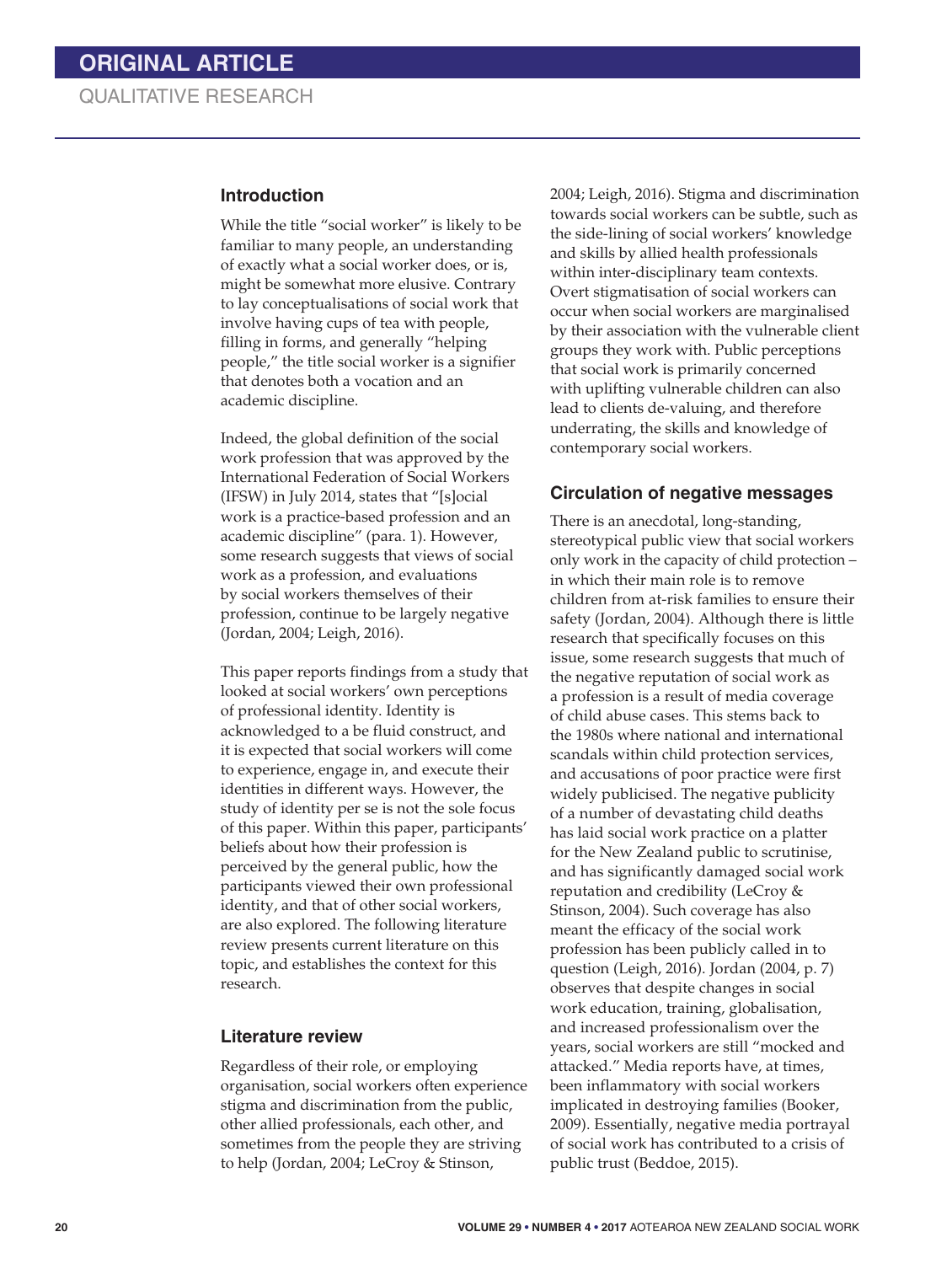# **The role of the state in the creation of statutory social work reputation**

Government is not a passive player in the construction of social work identity. Indeed, one author has argued that government should actively target the ongoing negative media attention, and be seen to be taking action to improve the standards of practice for social workers (Jordan, 2004). Despite recent developments, the long-standing reluctance of the New Zealand government to adopt mandatory registration for social workers has undoubtedly had an impact on the standing of the profession (Hunt, 2017). As Hunt (2016) notes, "[p]rofessionalisation is a term which can describe both an individual's socialisation process into the context of an occupation and also the process by which an occupational group aspires to professional status that is shared internally and recognised externally" (p. 15). A lack of mandatory, legislated, external, recognition frameworks has undoubtedly impacted on the status of social work in this country (Hunt, 2017).

Hunt (2017) and Nash (2009) argue that multiple factors, some internal and others external to social work, have contributed to delays in implementing mandatory registration of social workers in Aotearoa New Zealand. Regardless of the reasons for earlier delays, a concerted push for the mandatory statutory regulation of social workers in Aotearoa New Zealand has been made before parliament in 2017. Beddoe (2015) argues that a crisis of public trust in social workers combined with the state's obsession with risk and accountability processes has contributed to the most recent push for mandatory registration in Aotearoa New Zealand.

The pursuit of validation, in and of itself, is not without risk. Indeed, van Heugten (2011) argues that, "[s]eeking status in the eyes of 'the public', 'the state', or employers, overly exposes social workers to the dangers of accommodation and compliance" (p. 186). Whatever the implications of the

introduction of voluntary registration, and with the latest development of mandatory registration, social work in this country is on the cusp of a monumental shift with many challenges (Hunt, 2017).

### **Status amongst peers**

Health professionals who require registration under the Health Practitioners Competence Assurance (HPCA) Act, 2003, including doctors, occupational therapists, and nurses, often struggle to recognise social workers as equals. Within interdisciplinary contexts, then, social work voices can be silenced or overridden (Beddoe, 2015). Charged with working with some of the most vulnerable people in any population, social workers can find themselves fighting for acceptance and recognition of their professional role, while also advocating for their clients' needs.

A shift to mandatory registration may enhance recognition of the discipline (Beddoe, 2015; Hunt, 2017). Whether statutory regulation will provide opportunities for greater responsibility to utilise theory, encourage ethical practice, enhance standards for professional education and post-qualification professional development, as well as retention of social justice frameworks, is yet to be seen (Harington, 2006; Hunt, 2017; van Heugten, 2011).

## **Construction of identity**

In the 1970s, Condie, Hanson, Lang, Moss, and Kane (1978) acknowledged the struggles of social workers in developing identity and image. These authors explored identity in relation to the construct of *prestige*, which they defined as "the relative value attached to a status or position, independent of the individual who occupies it" (p. 47). Earlier, Kadushin (1958) had argued that, while prestige is important to a social work identity, it is also important to the profession as a whole, and the clients with whom social workers engage.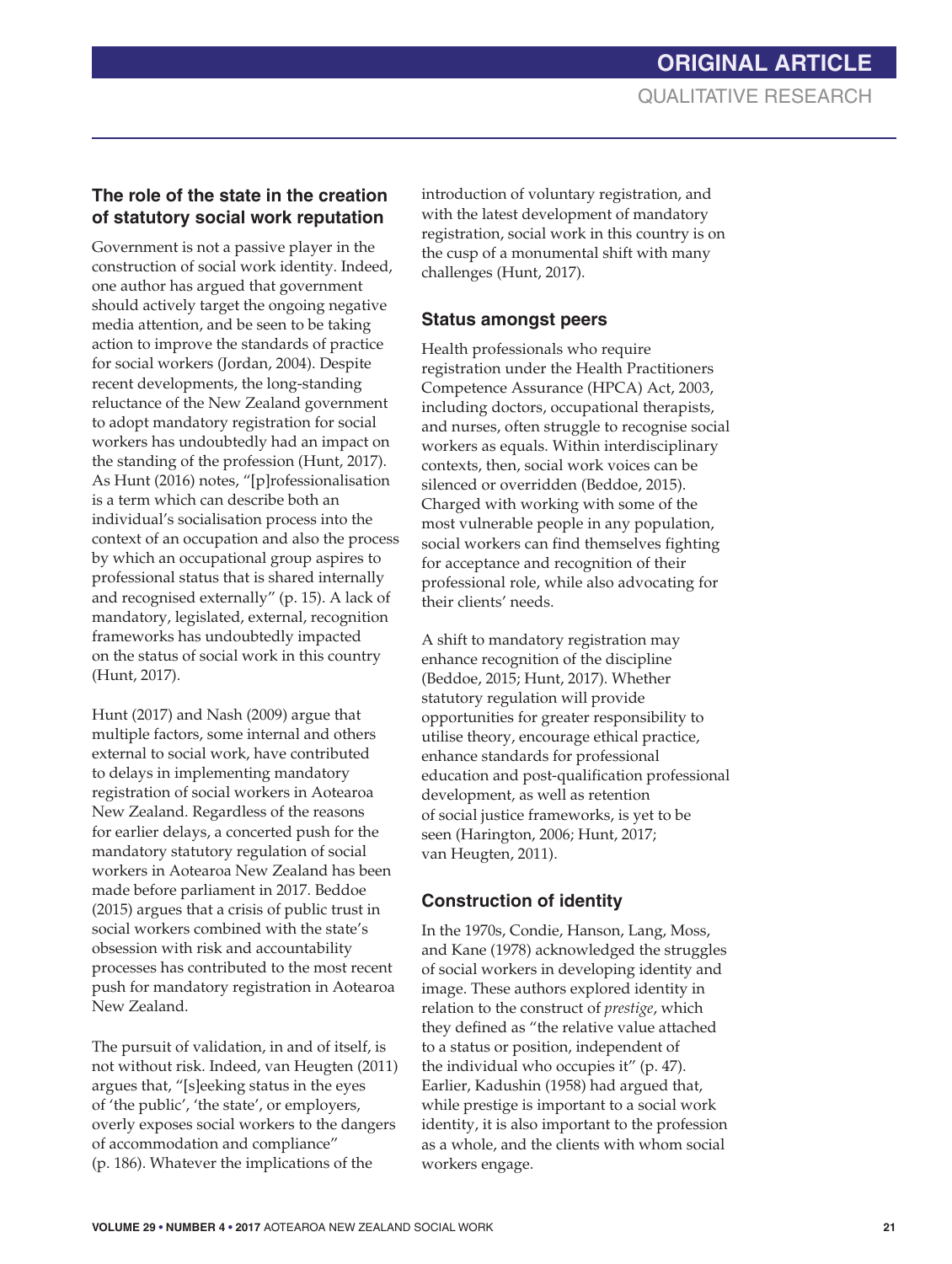# QUALITATIVE RESEARCH

Owing to the stigmatisation referred to earlier (LeCroy & Stinson, 2004) resulting from negative publicity about high profile statutory social work failings, and ongoing debate about registration of social workers (Hunt, 2017), the word prestige is unlikely to be used to describe the status or identity of social workers in this decade. Regardless of the terminology used to describe social work roles or tasks, historical perceptions of social work appear to be exceedingly negative. Condie et al. (1978) identified that almost all public respondents would be reluctant to seek support from a social worker for their personal concerns. Another more recent study revealed that appraisals of social workers from members of the public were predominantly negative (Zugazaga, Surette, Mendez, & Otto, 2006). There is a distinct lack of contemporaneous research looking at how public and professional perceptions affect social workers' own descriptions of identity. The current research aims to add to this knowledge base by inviting participants to explore their ideas about identity.

## **Here, and now: The impact of impending mandatory regulation on social workers' identity**

Perceptions of social work have been seen as bleak by some authors (Dennison, Poole, & Qaquish, 2007), and these perceptions need to be explored within the New Zealand context.

Politicians are key players in the development of a professional social work identity (Barretta-Herman, 1993; Hunt, 2017). In Aotearoa New Zealand, politicians have been petitioned by many social workers and the social work profession to develop legislation to regulate the profession, protect the title of "social worker", and thus create an alliance between the state and profession. The passing of the Social Workers Registration Act, 2003 allowed for voluntary registration of social workers in Aotearoa New Zealand. Yet, several years later, a Social Work Registration Board (SWRB) of New Zealand survey in 2007

found that people had more confidence in counsellors and psychologists than in social workers (SWRB, 2011). Currently, the Social Workers Registration Legislation Bill, 2017 is progressing through the New Zealand parliament with the intention of amending the SWR Act, 2003. Changes to the legislation include a move to protect the use of the title "social worker", if not necessarily the social work role and tasks.

State support of social workers has been slow. As Jan Logie, New Zealand Green Party politician, stated following the first reading of the Social Workers Registration Legislation Bill "in 2015, 500 social workers working within what was then CYF were as yet unregistered. They were staff members who had the support of the State working within the State institution, but, again, there does seem to have been a lack of commitment in ensuring that they had the support to get qualified and registered" (Logie, 2017, para. 54).

### **Public perceptions are not as bad as people think**

A study by Staniforth, Fouché, and Beddoe (2014) surveyed 386 members of the public to ascertain their perceptions of social work. Their study found that people believed social work should be more visible and more should be known about what specific tasks social workers do. Staniforth et al. (2014) also note a common perception that social workers needed to be more effective, and perhaps efficient, in carrying out their work – something that perhaps has been influenced by national media coverage of social work failings in high-profile cases. Of particular note from that study though, was the discovery that the public actually had a good awareness of what roles social workers played, and the qualifications they require to practise. This is an evolutionary shift from findings in previous decades, solely identifying social workers as child protection workers (LeCroy & Stinson, 2004; Staniforth et al., 2014). However, the shift in public knowledge and perception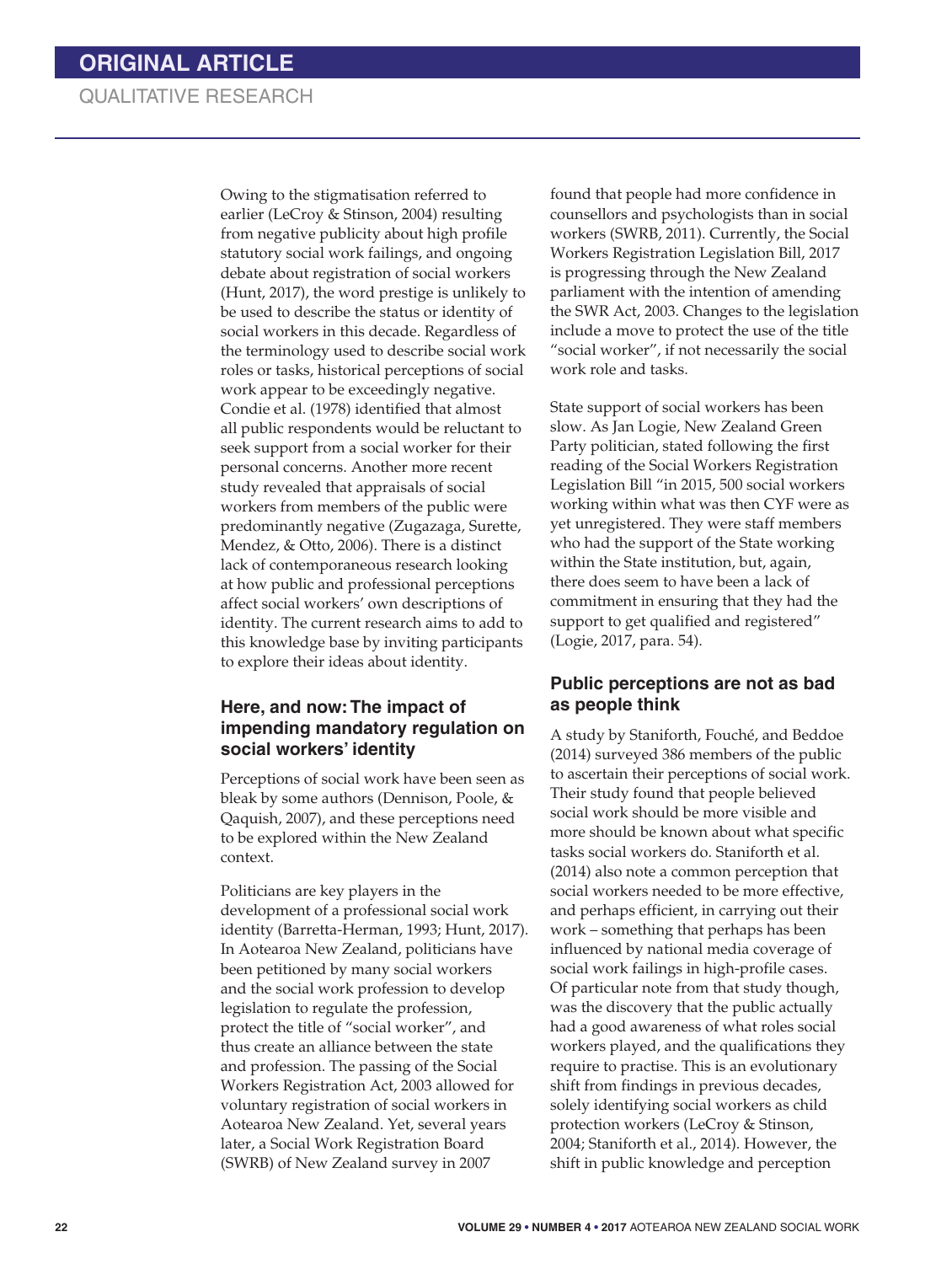may not be reflected in social workers' own identity perceptions. An exploration of social workers' contemporaneous perceptions of their own identity and worth, is something that this research brings to the professional identity discussion.

In more recent research, Staniforth, Deane, and Beddoe (2016) surveyed 403 social workers online to elicit their views about how they think that social workers are perceived by the public. These views were then compared with those of the 386 members of the public from Staniforth, Fouché, and Beddoe's 2014 study. Staniforth et al. (2016) found that members of the public actually perceived social work in a more positive light than social workers believe they do. In the 2014 study, members of the public were asked to suggest three words that define social workers; most often people said "helper," "meets specific need" or "children/youth help." This was compared to how social workers responded in the 2016 study, believing that the public viewed them as "Child, Youth and Family," "helping," and "steals/remove kids." Other negative comments social workers expected the public to use to describe them included "do gooders" and "interfering/busy body."

Earlier research by Davidson and King (2005) also supports the findings from Staniforth et al. (2016). Davidson and King (2005) discovered that twice as many people were likely to have positive views of social work than negative ones. The study further identified that people believed social workers receive "bad press" and felt that this was an unfair reflection of the work that is done by social workers. The participants felt this stemmed from the media fostering negative perceptions in society about social workers. Any internalised negative view could have significant implications for the development of social work professional identity.

It is possible that public perception of social work has become more positive over the decades, but also that social workers themselves are still under the impression

they are viewed less than favourably. This may lead to self-stigmatising by social work students who receive messages from the media and other social workers that do not accurately reflect current public opinion (Staniforth et al., 2016). If self-stigma is a real and prevalent phenomenon, it is important that education and internship opportunities foster confidence and actively work to reduce self-stigma.

With little in-depth qualitative research capturing how social workers believe other professionals, clients, and the public perceive them, there is little discussion about these factors in relation to identity formation. While acknowledging that identity is complex and multi-faceted, the study reported here aimed to provide new insights into the phenomenon of professional identity.

### **The study**

This paper describes findings from a study that was undertaken by a group of final-year social work students under the supervision of the second author. The project focused on aspects of social workers' sense of professional identity and their views on contemporary issues such as use of professional supervision, mandatory registration of social workers, ongoing professional development opportunities, the status of social work in multi-disciplinary teams, and so on. The registration of social workers in Aotearoa New Zealand is a contentious topic and one that many of the interviewees spoke about at length.

## **Methodology**

In this qualitative study, an interpretive approach was taken which allowed researchers to inductively interpret and reflect on what the participants said about their work, the profession, and their identity. The ontological approach used enabled the social workers interviewed to provide their meanings and reality to questions around professional identity within the context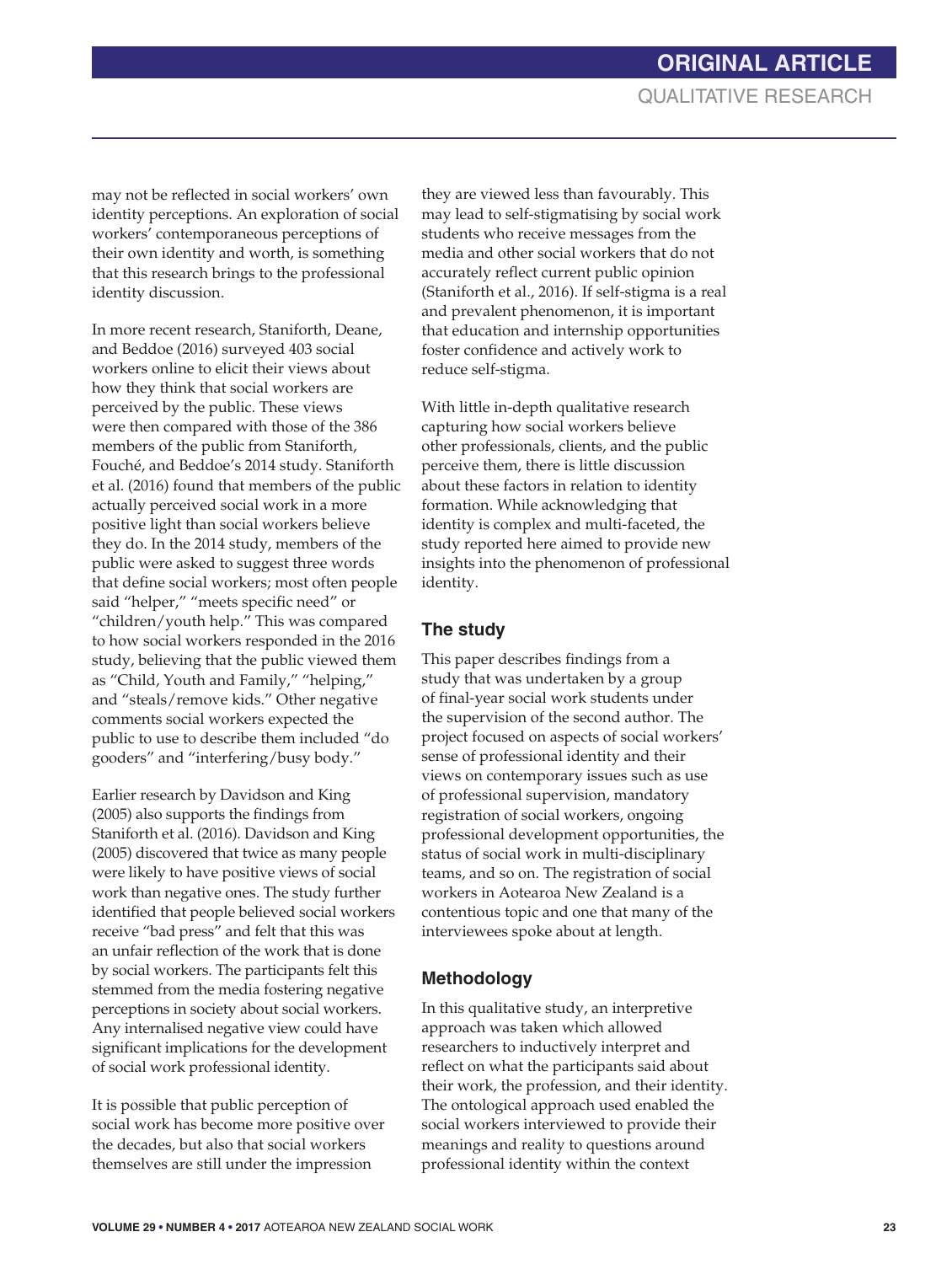of a semi-structured interview schedule. This research design allowed the authors of this paper to explore the ways in which attitudes towards social workers impact on the development and maintenance of professional identity (Liamputtong, 2013).

#### **Method**

#### **Participants**

Over 80 participants were interviewed in this research study. Almost half identified as male – a higher proportion than was anticipated given the perceptions of female dominance within the profession (Staniforth et al., 2014). Without a registry of qualified social workers to use as a baseline measurement, it is difficult to speculate about how representative these participants are of social workers in general. Participants were required to be eligible for social work registration to participate in the research. No incentive to participate was offered, and participation was voluntary.

#### **Ethical considerations**

The Social Workers Registration Board (2016) *Code of Conduct and Practice* guidelines were followed throughout the research, in conjunction with the ANZASW (2013) *Code of Ethics*. Ethics approval was obtained from the University of Canterbury's Human Ethics Committee. All identifiable data about participants' employment agencies was removed from any publication of the data.

#### **Procedure**

Participant recruitment was achieved through snowball and purposive sampling methods. While these methods do not allow the researchers to calculate the representativeness of the sample, they are an effective means of seeking participants from a specialist field, and when there is an absence of a sampling frame. In this study, recruitment letters and notices were circulated to social workers mainly employed within the Canterbury region.

Each responding participant was contacted by a social work student via email or phone to arrange a face-to-face interview time. Each student interviewed between 1 to 5 participants, depending on their location and availability. Participants read and signed a consent form, and had the option to withdraw from the study at any time. Participants were asked semistructured interview questions regarding the social work profession, social work identity, and contemporary issues and debates. Every interview was digitally recorded, and transcribed verbatim. Each student completed their own coding and analysis, and produced a report based on their findings. This paper is based on one such report by the primary author, and is co-authored with the second author who developed and supervised the research project.

#### **Data analysis**

Thematic analysis was employed to identify, analyse and describe re-occurring patterns throughout the data (Liamputtong, 2013). Initial ideas were noted and coding commenced by the primary author, recording interesting characteristics from across the entire data set. Data were collated for each code, and potential themes were identified. After all the data were gathered, themes and subthemes were reviewed and further refined, and content emerged during the analysis. Themes to emerge included: (a) the challenges and hurdles of social work; (b) the concept of social work identity; (c) registration and mandatory registration; (d) struggles when developing professional identity; (e) the realities of the field; (f) common conceptions and misconceptions of social work; (g) the culture of employing organisations; and (h) the influence of technology and research on practice.

Due to word-limit constraints, excerpts from 23 of the 83 participant transcripts have been included in this paper, in relation to three themes. The excerpts included were selected to reflect and relate to the original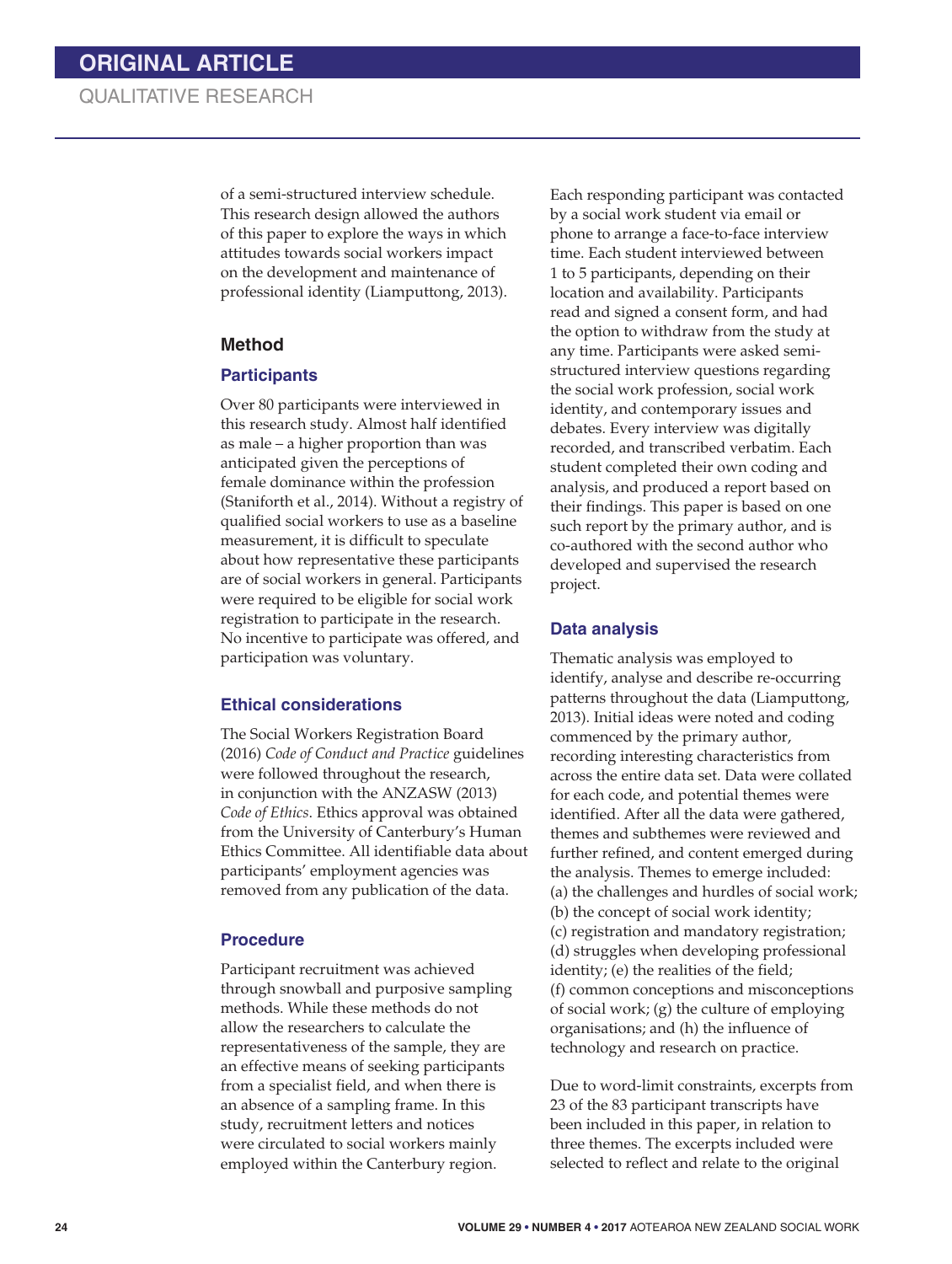research question and current literature to provide fresh perspectives about the topic (Vaismoradi, Turunen, & Bondas, 2013).

# **Limitations**

While the research produced some extremely rich narratives, some limitations were evident, including sample size. Participants were interviewed in a range of settings, and by different interviewers which will have impacted on the information elicited in various ways. No additional demographic information, such as age or ethnicity was captured, so the diversity of participants could not be ascertained.

Finally, it is important to note that the respondents were largely drawn from the Canterbury region, and most likely had some affiliation to, or association with, the university the interviewers were studying with. In which ways, and to what degree, the demographics of the sample impacted on the information provided is not able to be determined. While the findings from this study are not able to be generalised, or seen as representative of all social workers' experiences, there is no doubt that they will contribute significantly to an area that has been poorly researched.

# **Findings and Discussion**

# **Statutory shame**

The legacy of the social status of statutory child protection social work appeared to have ongoing influence on social workers' perceptions of themselves, and the social sanctioning of their work. This legacy appeared to provoke an element of shame within social workers' self-identities. It was not entirely clear whether participants in the current study held a sense of shame about any alignment to statutory child protection social work, or whether they were actively trying to distance themselves from this label. Further research is necessary to explore the construct of statutory child protection social work shame in a more nuanced manner.

Participants mentioned the reputation of the statutory child welfare agency, Child Youth and Family (CYF) as it was previously known, in their interviews. A significant proportion of respondents noted their perception that this agency's reputation continues to colour views of social work. As one participant put it:

Over the years, CYF has got a pretty bad name, we are still very much dealing with the legacy of that.

Other participants suggested that the reputation of statutory child protection social work in New Zealand caused a misrepresentation of their professional purpose, role and identity. One participant commented that:

When someone identifies me as a social worker … they think I work for CYF and take children off people. And for some people that's their only acknowledgement of what social work is. There's no acknowledgement that social work exists in other services apart from CYF.

Another participant noted that these assumptions had even led to expressions of sympathy and pity from others:

When you say to people "I am a social worker", they go "Oh my God, that must be so hard. You must be working with children that have been taken away from their families." So, they immediately think the job is about child abuse, child neglect, child maltreatment and your job is to save children from poor parents.

These themes are consistent with Staniforth et al.'s (2016) study which found that social workers tend to believe the public define them as people "stealing" or "removing kids." In the current study, many participants reflected on the negative impact that statutory child protection social work has had on the reputation of the profession. This is summed up well in the following excerpt: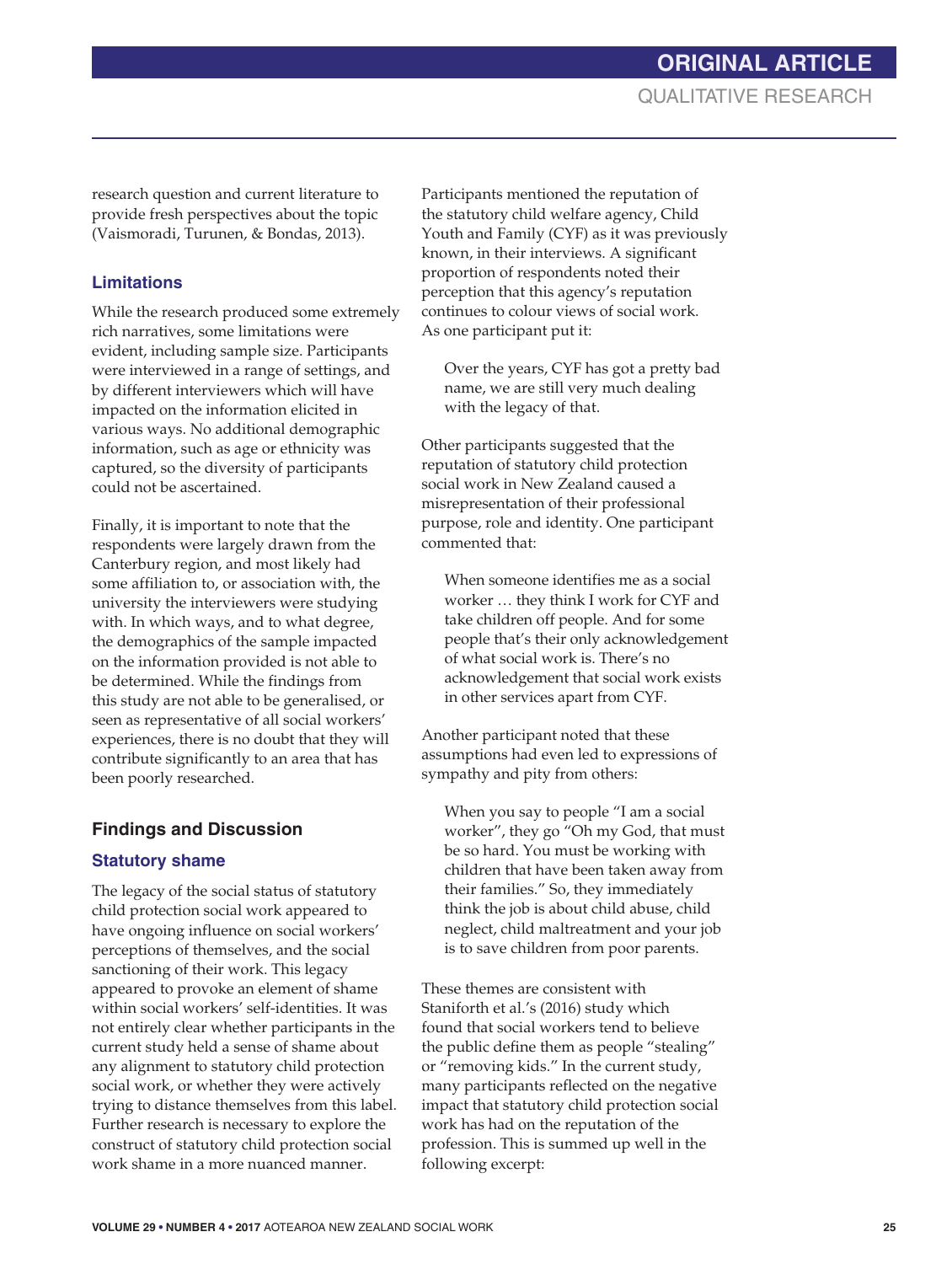I think that often social work gets tarred by the statutory social work brush … which is of course not accurate and often linked to this idea of children being taken away, which is really unfortunate I think – both for them and the social workers.

A number of participants suggested that narrow constructions of social work have impacted on their ability to undertake their work in a more comprehensive and holistic manner. One participant noted:

So really the challenges and the struggles have been around authenticating social work. And helping shift some of the mind-sets of what social work has been because their experience of social work has been through CYF, so they think that is what social work is all about.

However, as Staniforth et. al. (2016) established, the child protection categorisation did not appear in the "top five" words that members of the public used to define social workers. The findings from the current study suggest that New Zealand social workers may believe they are viewed less favourably by the public than they actually are.

Since the interviews for this research were completed, the New Zealand government has rebranded its statutory social work agency from CYF, to Oranga Tamariki – Ministry for Vulnerable Children. At the time of the interviews, participants involved in this study were aware of many of the changes that were to be rolled out under this umbrella. Reputation, and all that contributes to and is impacted by it, does not occur in a vacuum. Of course, workers can adopt or resist the socially constructed identity and status their employment provides (Leigh, 2016), but the inescapabilty of media representations of their identity is something they are less able to influence. Many participants talked about the role of the media in how their own social work identity is constructed.

#### **Media: Social work friend or foe**

In an article by former Chief Social Workers for CYF, Connolly and Doolan (2007) noted that "[i]n recent years, media and political focus on social worker error and calls for accountability and system reform have undermined the credibility and work of statutory child protection systems internationally" (p. 10). Consistent with the literature cited already, participants in this study considered the media to be heavily implicated in the communication of what social work is:

You go into social work and really trying to assist people to help themselves, which I think is not what the media portrays when they talk about CYF.

I think the biggest challenge facing social workers is other people's opinion or lack of understanding or judgements about what we do, whether that be in the media or like in a health setting.

Participants suggested that negative perceptions perpetuated in the media can prevent workers holding a positive professional identity. However, these negative portrayals have other insidious implications in relation to social workers' ability to perform their role, especially when they are engaging with families:

A lot of families who we go to see for the first time, think that social work is about taking kids into care. And historically, there is obviously a good reason for them thinking that. But quite often we are having to spend a lot of our initial engagement time explaining to people, look actually this is where we are coming from now, this is what our Act says, and … what we are trying to do is to support young people in their families.

Another participant drew attention to the impact of this on the workers themselves:

I think that public perception is a pretty challenging thing for a lot of social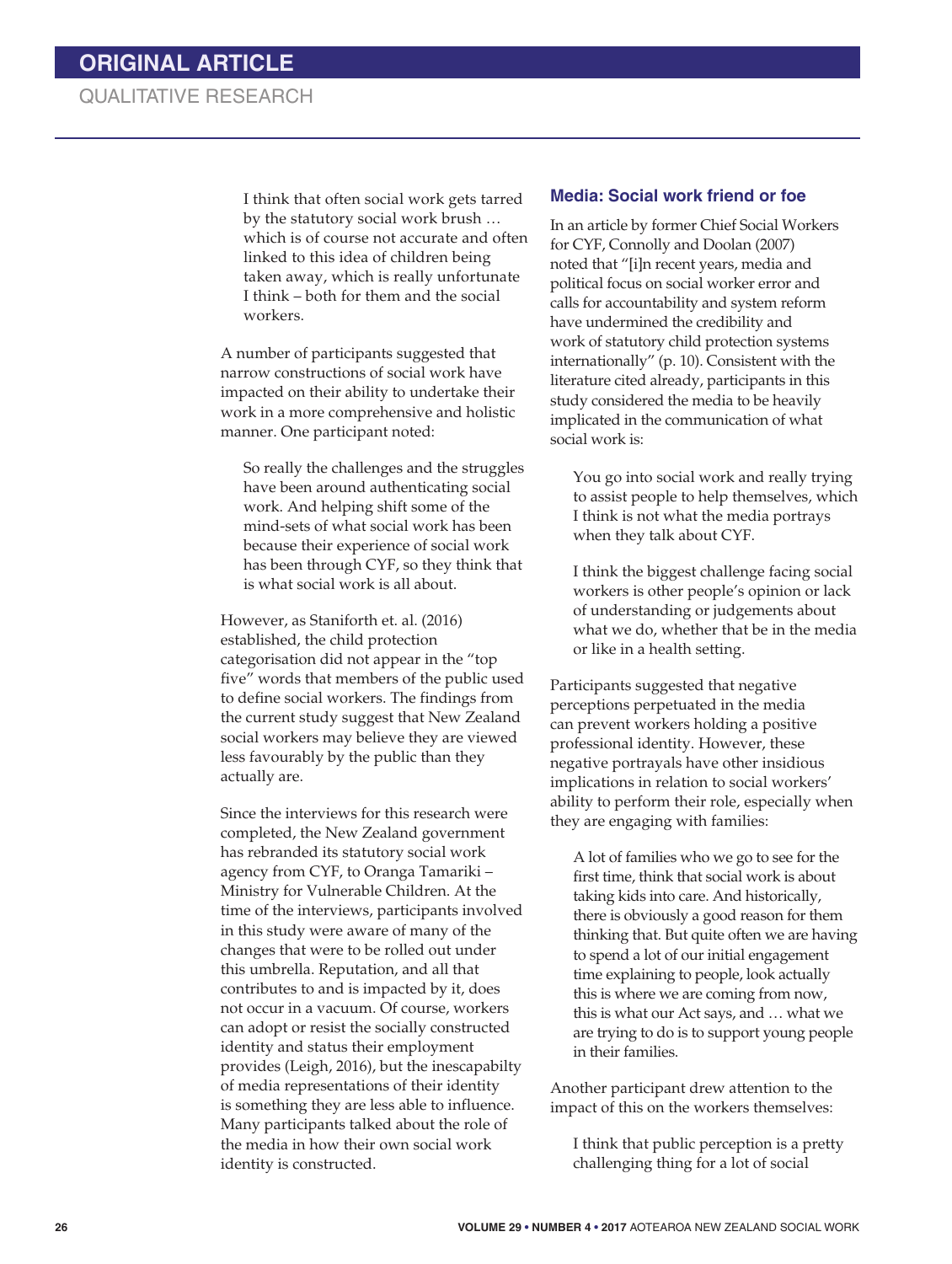# **ORIGINAL ARTICLE** QUALITATIVE RESEARCH

workers, particularly these days. Social workers get a fairly hard time.

One participant stressed the need for the statutory child protection organisation to be more actively involved in changing its own reputation:

Working for CYF in itself, you are working for this juggernaut, which is approached with almost universal hatred by the population. Because whoever's doing the journalism for the publicity for CYF is doing an ABYSMAL job.

While more positive publicity was suggested as a way to restoring the public's faith in child protection services, one participant voiced another potential solution:

It's about educating people what social workers do because I think the profession's grown so much … It's not just one specific thing, or … just care and protection.

These narratives sit alongside the recent findings by Staniforth et al. (2014) who found that the public have a solid awareness of the functions and roles of social workers. Client experiences and perceptions are likely to differ from those of the general public as a whole, such as those reported by Staniforth et al. (2014).

The majority of people that social workers find themselves supporting have had previous social work involvement with services such as CYF. For all intents and purposes, social workers are exposed to a client group who hold a pre-determined view of social work. It is possible then, that social workers may internalise those views, and experience self-stigma as part of their identity. Future research examining social work clients' perceptions of social work, and social workers, may well mirror those of the social workers themselves.

As noted earlier, government is an active player in the construction of social work

identity and has capacity to actively counter negative stereotypes or media attention (Jordan, 2004). Within statutory child protection contexts workers can, to a certain extent, adopt or resist the identity and status afforded to them via their employment. The process of a social worker "constructing and negotiating" their own professional identities involves grappling with agency-determined roles and tasks as well as the impacts of the professionalisation of their discipline (Leigh, 2016). Participants in this study were keenly aware of the potential for current changes to statutory child protection social work provision to impact on how social work is viewed in Aotearoa New Zealand.

### **Professional marginalisation: Respect, value and professional identity**

The disparities between working for NGOs and government child protection or health agencies was a theme that emerged in this research, with social workers generally feeling more respected and valued in NGO settings. Many participants in the current study believed that social workers faced discrimination, marginalisation and oppression from other professionals they work alongside. Participants described secondary mental health services, where prominent power imbalances within their teams resulted in marginalisation of social workers and the social work role.

In a study of young children in statutory care in Aotearoa New Zealand, Connolly, de Hann, and Crawford (2014) emphasised the importance of cross-sector collaboration between health, maternal care, and child protection services as an essential component of positive outcomes for children. Despite broad acceptance of the benefits of cross-agency, and interdisciplinary collaborations, participants in this study frequently mentioned power differentials when working in interdisciplinary contexts: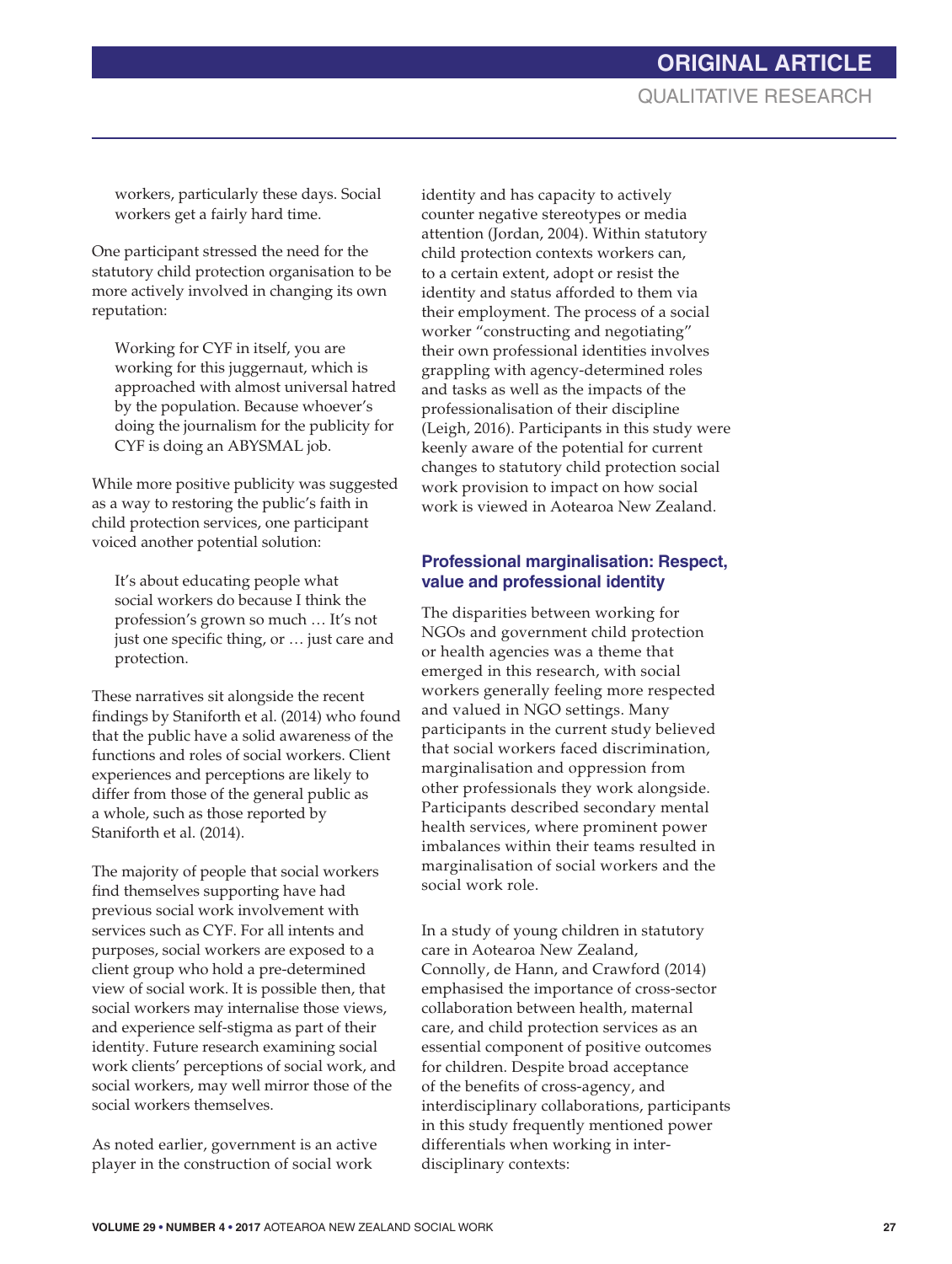# QUALITATIVE RESEARCH

There is always an issue of power and the social workers don't have much power in a multidisciplinary team … and they are probably a little bit marginalised in terms of their identity.

The de-valuing of social work interventions by other professionals was referred to by many participants in this study. This sometimes led participants to feel inclined to justify the complexity of their work. As one participant stated:

I think a lot of people don't know actually how hard social work actually is.

Participants identified how they feel they are silenced and how they perceive their knowledge, values, and skills are not appreciated:

I guess in some contexts it's having a voice, and having a valid voice. My experience [is that] the social work voice is not particularly well valued.

Within the context of marginalisation, professional status was mentioned regularly by participants. At times, an element of shame in being a social worker emerged from the narratives:

It's a profession that has really struggled over 30 years. It's had a low status. As a male, I have felt incredibly isolated … So, when I'm introducing myself as a social worker, I almost feel like I need to add an apology.

Not always having a social work perspective valued, I think, is probably the biggest challenge sometimes, in a multi-disciplinary context … we attribute different status to different professions, and social work doesn't have a great deal of status.

Beddoe's (2015) study of 40 social workers identified a constant fight for recognition by the social work profession, which mirrored an ongoing battle for social workers

world-wide. Participants in the current study commented extensively on this issue. One participant suggested that the onus is on the social worker to prove themselves:

Coming into this agency you're working alongside psychologists, counsellors, psychotherapists in very clinical roles, and so the challenge was kind of separating ourselves from them as different, but still just as worthy.

Unequal pay continued to frustrate some social workers, and contribute to their sense that their occupation has a poor ranking in the professional field. The perception of professional marginalisation, and experience of social work occupying a lower status appeared to affect some participant's sense of worth:

I do get really, really annoyed that I don't get paid the same as my colleagues.

You feel like you are at the bottom of the heap, in hierarchical status and that is totally reflected in things like [salary] …

A surprising and recurring sub-theme in the participants' narratives was the influence that psychologists have on social workers' identity and sense of value:

The last couple of years especially have been difficult in the team that I've been in … having a great amount of difficulty for social work to be accepted. For example, I'll still have a colleague who says "oh, I don't know what a social worker does" and that's a psychologist.

The title of social worker doesn't buy credibility. In fact, I used to go out running with a guy who was a psychologist, and he reckoned that every social worker was a wannabe psychologist.

This was not the perspective of all social workers who participated in this research. A few described positive experiences which conflicted with the general consensus: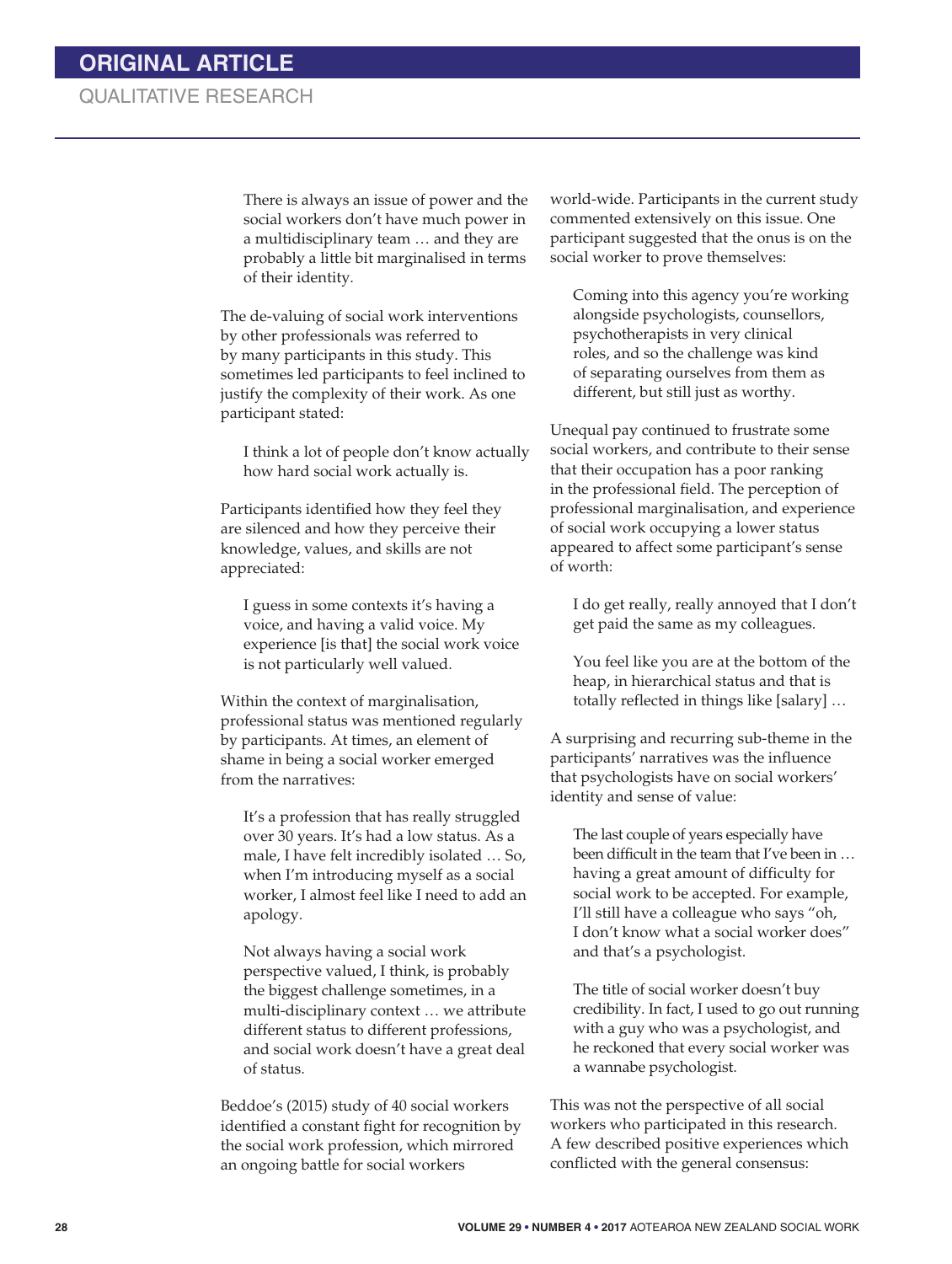I am aware that in some multi-disciplinary teams they're not valued, but we haven't really encountered it here at all.

I think our organisation is very supportive of our professional program …they regard us as a flagship program and they value our profession[al] identity, they support it, they encourage it, they pay for it even in terms of paying membership of our professional association.

These findings show that while social workers may underestimate public perceptions of social work, many continue to experience a lack of recognition, value and respect from colleagues. The marginalisation that has been revealed by participants in this research suggests that one of the biggest impacts on social work identity for this group, may actually be the perceptions and behaviour towards social workers from other health professionals.

# **Registration: Strengthening our identity and status**

The perception of public and professional scrutiny of social workers has had a significant effect on social workers' identity, with some avoiding the label entirely. Like the participant earlier who felt a need to identify with another profession for a period of time, another participant described identifying as a mental health worker to avoid potential perceptions of what a social worker *is*:

I [would] rather be called a mental health professional than a social worker, and I think that's because of my perception that people think social workers are pretty much a bunch of do good, tree hugging, jandal wearing, greenies.

Participants clearly spoke about how they thought mandatory registration may alter perceptions of social work:

I think overall it would be a good thing. Good for the public, good for the public perception of social workers and I'm pretty sure most other fields have it. You know registered psychologists, psychiatrists, yeah … I acknowledge there's pros and cons but I think it's a good thing.

Everyone thinks social workers are flaky and we are just "do-gooders" and we are all talk and I think the compulsory registration is going to do a lot to help that. You know, it'll be a more professional kind of role.

Some noted a perception that voluntary registration had already impacted on their willingness to identify as a social worker, with one stating:

I think the social work identity in this country is definitely a lot better. I don't know if it is because of the establishment of the registration board or people are held more accountable. But, yeah, when I look at my identity, I'm quite proud to say that I am a social worker.

Most participants in this study believed mandatory registration would help their professional relationships and status, could improve professional and public perceptions, as well as confidence in social workers.

If you wanted to get your house built, some people look at it and think – oh this person is a member of the Master Builders Association so I can trust that the quality of their work will be a high standard. And I just see it as that … we need to make sure that we are getting the right people that are doing it, we are getting people that are qualified and registered.

To some extent, I do support mandatory registration. I think it's good for the profession … if it is a mandatory registered profession then we might have more professional authority because then not everybody can be a social worker.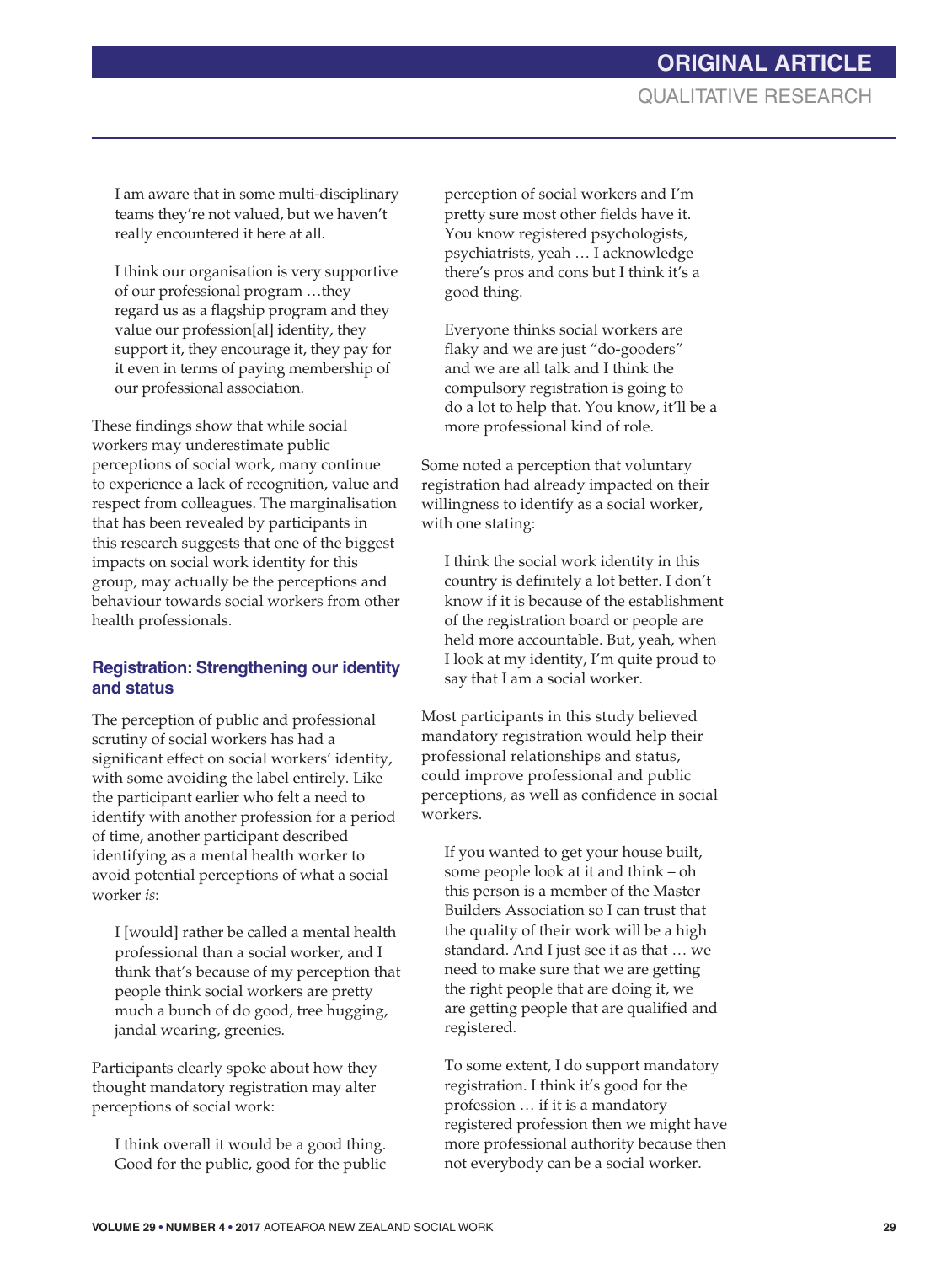# QUALITATIVE RESEARCH

While not all social workers agreed that mandatory registration would be a positive step for social work as a profession, most strongly believed it would enhance their status and credibility, thus strengthening their professional identity. Despite the individualistic focus of registration and potential limitations of this framework (Beddoe, 2015; Hunt, 2017; van Heugten, 2011), participants in this study continued to explore the complexities and contexts of professional identity:

I'm very strong in identity – not just professional identity, personal identity as well. Actually knowing who you are, and where you come from and who you are here representing.

The idea that social work identity is not a singular, or static construct was also discussed, with one participant stating:

Even if I was 60 years into the profession, I hope that I'll still be working on who I am as a social worker.

### **Conclusion**

This research uncovered perceptions held by social workers in relation to their views of public and professional attitudes to the social work profession and social workers. A valuable insight gained was the finding that social workers appear to experience a level of self-stigma – and potentially believe they are viewed more negatively by the public than they might actually be. Another interesting finding was the phenomenon of professional marginalisation that transpired from the narratives, particularly in relation to other health professions and also specifically to the discipline of psychology. The sense of shame and feelings of professional insignificance that were deduced from the narratives for as many as two thirds of participants, were concerning.

However, there is a strong hope within the group interviewed that mandatory social worker registration may positively influence how social workers are viewed by the public, other professionals and also by social workers themselves. It could be useful for future research to explore the concept of selfstigma following mandatory registration for social workers in New Zealand, and whether the perception of the level of public scrutiny and professional marginalisation decreases. Social workers commit to a life-time of work empowering others and promoting equal rights for all people. It is ironic then, that as a profession, social work still needs to fight for recognition, acceptance, and a sense of belonging within the professional realm.

#### **References**

- Aotearoa New Zealand Association of Social Workers (ANZASW). (2013). *Code of ethics*. Dunedin, New Zealand: Author.
- Beddoe, L. (2015). Continuing education, registration and professional identity in New Zealand social work. *International Social Work, 58*(1), 165–174. doi:10.1177/0020872812473139
- Barretta-Herman, A. (1993). Development of social work in New Zealand: 1969–1988. Part II: Social work professionalism. *Social Work Review*, *5*(5), 30–35.

Booker, C. (2009). "Evil destruction" of a happy family. *The Telegraph*. Retrieved from http://www.telegraph. co.uk/comment/columnists/christopherbooker/5858902/ Evil-destruction-of-a-happy-family.html

Condie, C. D., Hanson, J. A., Lang, N. E., Moss, D. K., & Kane, R. A. (1978). How the public views social work. *Social Work, 23*(1), 47–53.

Connolly, M., de Haan, I., & Crawford, J. (2014). Focus on stability: A cohort of young children in statutory care in Aotearoa New Zealand. *International Social Work, 60*(1), 111–125. doi:10.1177/0020872814554855

Connolly, M., & Doolan, M. (2007). Responding to the deaths of children known to child protection agencies. *Social Policy Journal of New Zealand, 30*, 1–11.

Davidson, S., & King, S. (2005). *Public knowledge of and attitudes to social work in Scotland*. Edinburgh, Scotland: Scottish Executive Social Research.

Dennison, S. T., Poole, J., & Qaquish, B. (2007). Students' perceptions of social work: Implications for strengthening the image of social work among college students. *Social Work, 52*(4), 350–360.

Flexner, A. (1915/2001). Is social work a profession? *Research on Social Work Practice, 11*(2), 152–165. doi:10.1177/104973150101100202

Gelman, C. R., & González, M. J. (2016). Reconsidering social work 100 years post-Flexner: Where are we now, where are we headed, what has been gained, what has been lost? *Journal of Social Work Education*, *52*(sup1), S1–S5. doi:10.1080/10437797.2016.1192932

Harington, P. (2006). Practitioner scholarship and civic literacy: Will registration lift the game? *Social Work Review, 18,* 90–99.